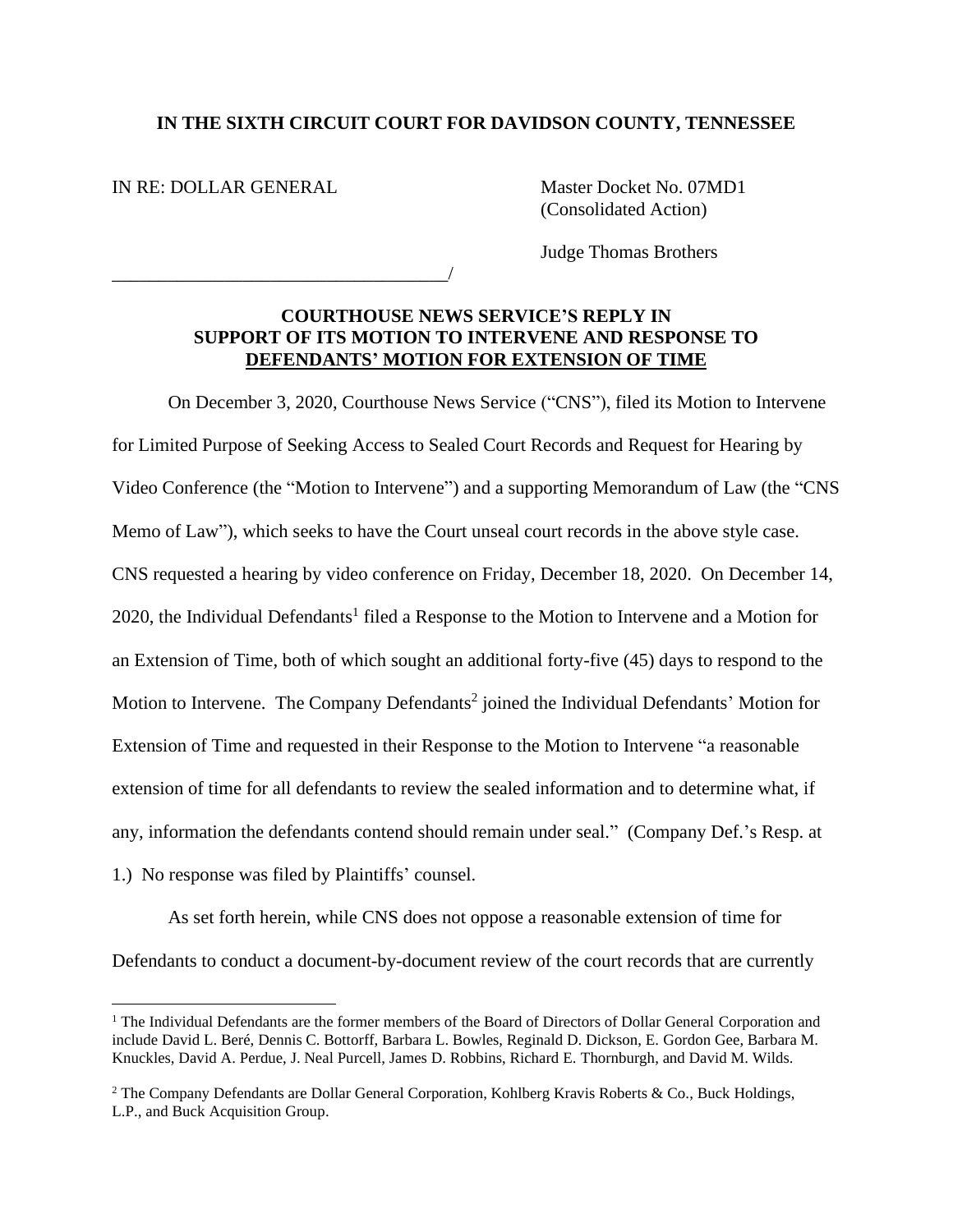under seal (Individual Defendants' Resp. at 3) in order to respond to CNS's motion, CNS respectfully requests that the Court tailor any such extension to balance the interests of the parties, the Court, and the public. Specifically, CNS requests that instead of granting the Defendants' requested forty-five (45) day extension to respond to CNS's motion, the Court enter a scheduling order that provides as follows:

- On or before December 30, 2020, Defendants review, publicly file, and serve on CNS an unsealed or redacted version of Doc. 292, the August 25, 2008 deposition transcript of Senator Perdue, without the exhibits; Defendants' proposed redactions to that transcript, if any, shall be limited to material that Defendants will argue must remain sealed under governing law.
- On or before January 25, 2021, Defendants publicly file and serve on CNS their

responses.

- o As part of Defendants' response, they would publicly file and serve on CNS: (1) redacted versions of any documents that they argue should be redacted rather than unsealed in their entirety; and (2) any documents that they identify as requiring no sealing or redaction.
- On or before February 8, 2021, CNS shall publicly file and serve on Defendants its reply.
- On February 12, 2021, the Court will hear CNS's Motion to Intervene and Unseal by video conference.

On Tuesday, December 15, 2020, counsel for CNS emailed a compromise proposal consistent with this Response regarding the requested extension. The undersigned spoke with counsel for the Individual Defendants on Wednesday, December 16, 2020, but counsel for the Individual Defendants was not able to agree with CNS's proposal. That same day, counsel for CNS circulated a modified proposal that narrowed the documents it seeks expedited review of by the parties and altered the proposed schedule to provide additional response times for all the parties, but the parties were not able to reach an agreement.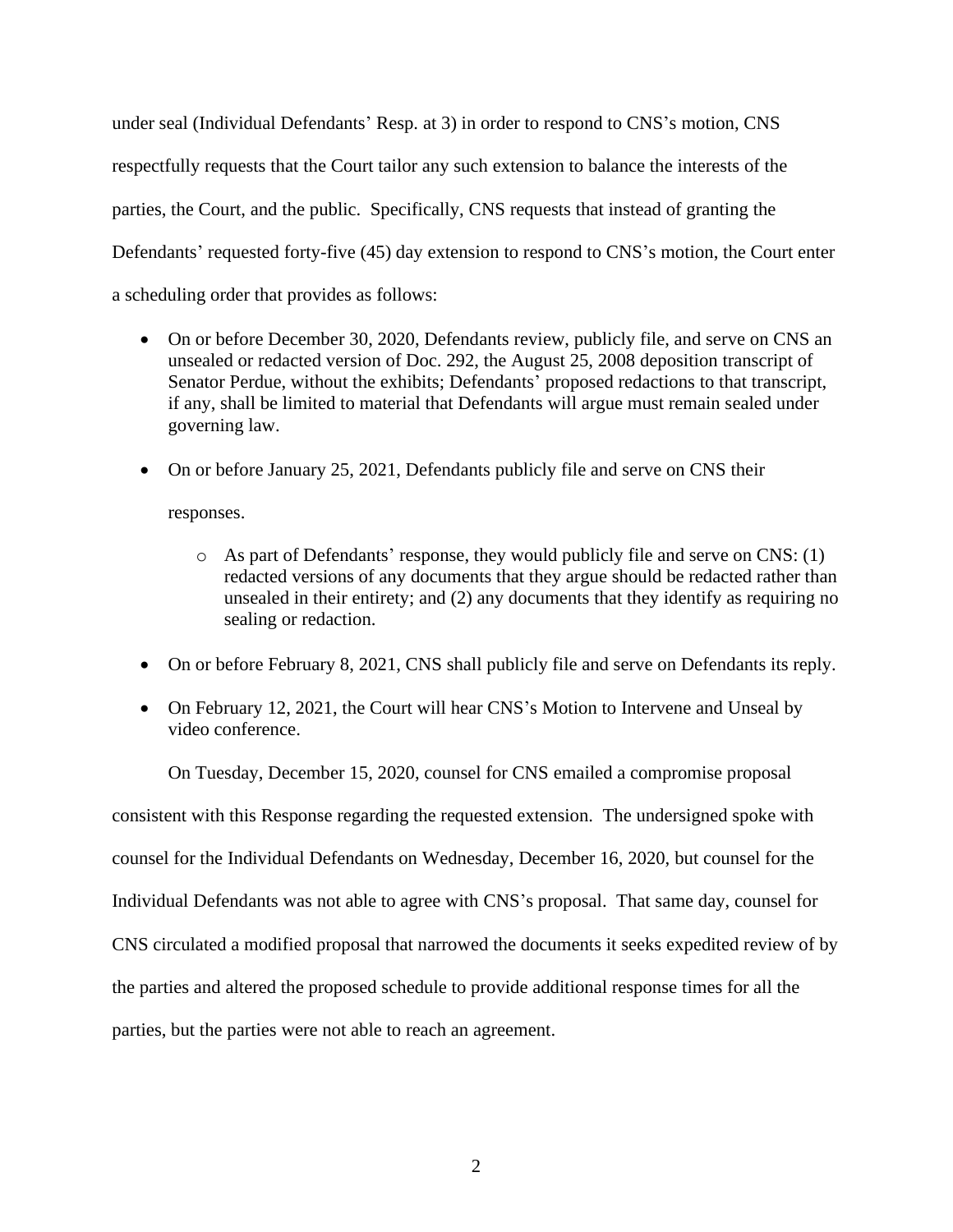CNS's proposed schedule balances the needs of Defendants, CNS, the Court, and the public. Defendants have stated that one of the reasons they need additional time is because they anticipate "the necessity of a document-by-document and line-by-line review of the documents sought to be unsealed by CNS." (Individual Defs. Motion for Extension at 4; *see also* Individual Defs. Resp. at 3 (similar statement).) This schedule would provide Defendants with a forty-two (42) day extension of time from their original response deadline to undertake this review.

Moreover, critically, CNS's proposed schedule would serve CNS's and the public's interest by providing for expedited review and production by Defendants of the August 25, 2008 deposition of Senator Perdue, permitting the public an opportunity to read Senator Perdue's own words related to the case in which he was alleged to have breached his fiduciary duty. The public will benefit from access to the transcript, even if in redacted form, prior to the January 5, 2021 special election in Georgia in which Senator Perdue is seeking a second term in the U.S. Senate. *Minneapolis Star & Tribune Co. v. Minnesota Com'r of Revenue*, 460 U.S. 575, 585, 103 S. Ct. 1365, 1372, 75 L. Ed. 2d 295 (1983) ("an informed public is the essence of working democracy"). The fact that the redactions, if any, should be limited to only the most compelling reasons reinforces the reasonableness of CNS's request. *See Shane Group, Inc. v. Blue Cross Blue Shield of Michigan*, 825 F.3d 299, 308 (6th Cir. 2016) ("In civil litigation, only trade secrets, information covered by a recognized privilege (such as the attorney-client privilege), and information required by statute to be maintained in confidence (such as the name of a minor victim of a sexual assault), is typically enough to overcome the presumption of access." (citation omitted)). The public interest in the sealed court records in this case is particularly high and an order from the Court providing for expedited access before the January 5, 2021 special election to a version of Senator Perdue's August 25, 2008 deposition transcript that includes redactions, if

3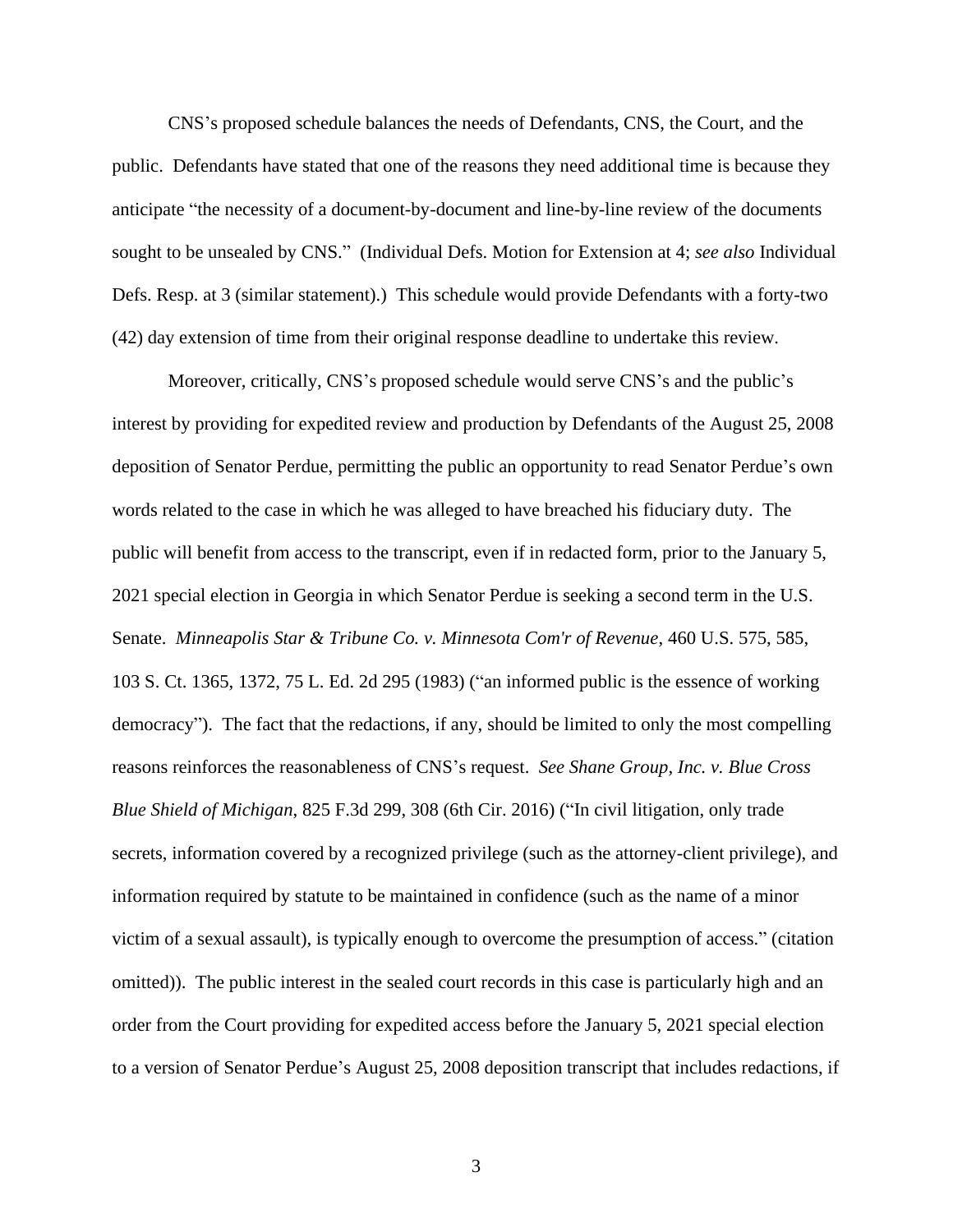any, that Defendants will argue satisfy the stringent constitutional and common law tests for access to court records is a balanced approach that takes into account the needs of the public and the parties in this case.

CNS respectfully requests that the Court enter an order consistent with CNS's proposed schedule outlined above and such further relief it deems just and proper.

Respectfully submitted,

By: /s/ Paul R. McAdoo

Paul R. McAdoo Tennessee BPR No. 034066 THE REPORTERS COMMITTEE FOR FREEDOM OF THE PRESS 6688 Nolensville Rd., Suite 108-20 Brentwood, TN 37027 Phone: 615.823.3633 Facsimile: 202.795.9310 pmcadoo@rcfp.org

*Counsel for Courthouse News Service*

## **CERTIFICATE OF SERVICE**

I hereby certify that on this 16th day of December, 2020, a true and correct copy of the

foregoing was furnished by U.S. Mail, facsimile, and email to each of the following:

Douglas S. Johnston, Jr. Barrett Johnston Martin & Garrison, LLC Phillips Plaza 414 Union Street, Suite 900 Nashville, TN 37219 Telephone: 615-982-8005 Facsimile: 615-252-3798 [djohnston@barrettjohnston.com](mailto:djohnston@barrettjohnston.com)

*Co-Liason Counsel for Plaintiffs*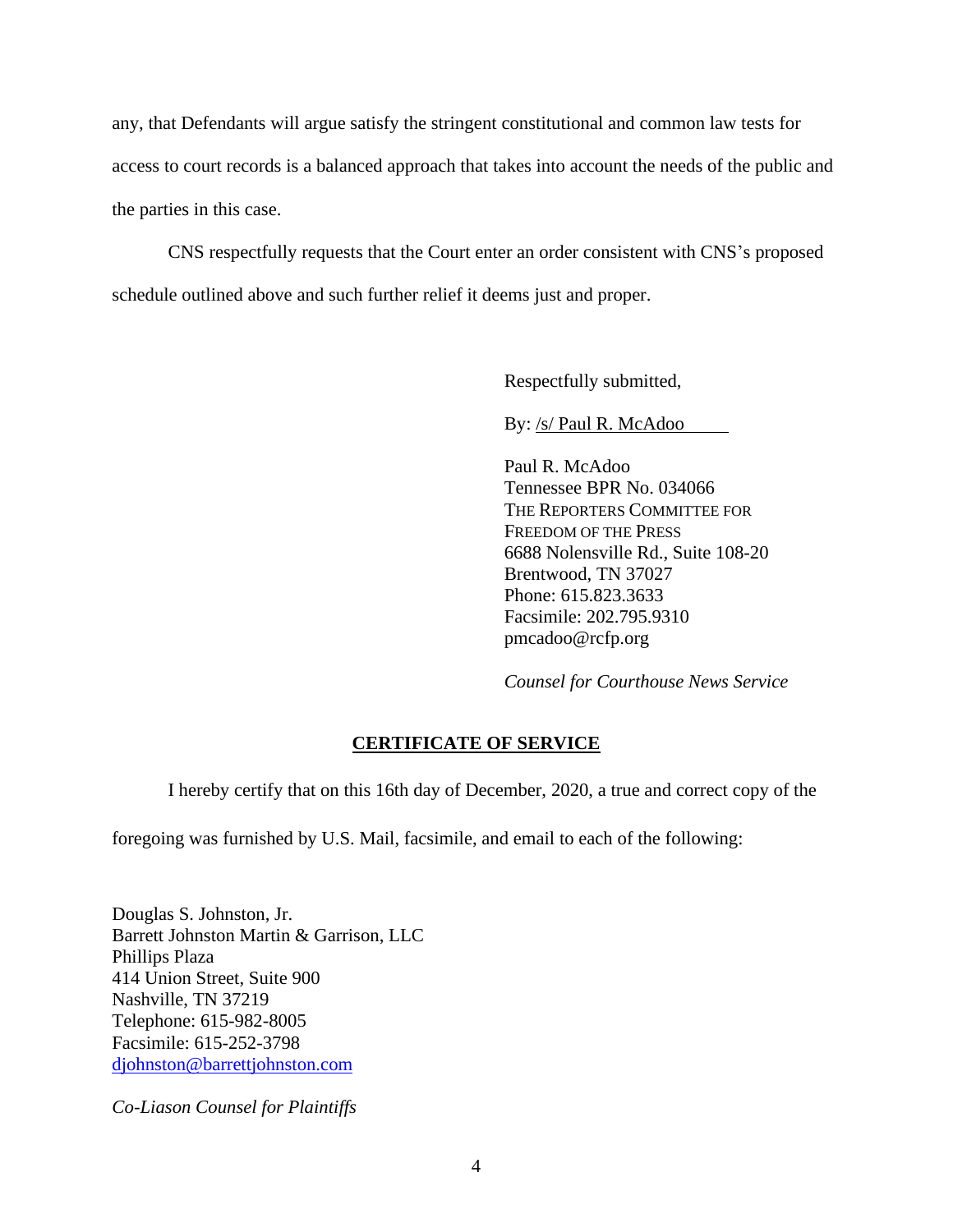Darren J. Robbins Randall J. Baron Ellen Gusikoff Stewart A. Rick Atwood, Jr. David T. Wissbroecker Robbins Geller Rudman & Dowd LLP 655 West Broadway, Suite 1900 San Diego, CA 92101 Telephone: 619-231-1058 Facsimile: 619-231-7423 [darrenr@rgrdlaw.com](mailto:darrenr@rgrdlaw.com) [randyb@rgrdlaw.com](mailto:randyb@rgrdlaw.com) [elleng@rgrdlaw.com](mailto:elleng@rgrdlaw.com) [ricka@rgrdlaw.com](mailto:ricka@rgrdlaw.com) [DWissbroecker@rgrdlaw.com](mailto:DWissbroecker@rgrdlaw.com)

*Co-Lead Counsel for Plaintiffs*

Mark Lebovitch Katherine M. Sinderson Bernstein Litowitz Berger & Grossman LLP 1251 Avenue of the Americas New York, NY 10020 Telephone: 212-554-1519 Facsimile: 212-554-1444 [markl@blbglaw.com](mailto:markl@blbglaw.com) [katiem@blbglaw.com](mailto:katiem@blbglaw.com)

Co-Lead Counsel for Plaintiffs

Paul C. Curnin Peter E. Kazanoff Simpson Thacher & Bartlett LLP 425 Lexington Avenue New York, NY 10017 Telephone: 212-455-2000 Facsimile: 212-455-2502 [pcurnin@stblaw.com](mailto:pcurnin@stblaw.com) [pkazanoff@stblaw.com](mailto:pkazanoff@stblaw.com)

*Counsel for Dollar General Corporation, Kohlberg Kravis Roberts & Co., Buck Holdings, L.P., and Buck Acquisition Corp.*

Steven A. Riley